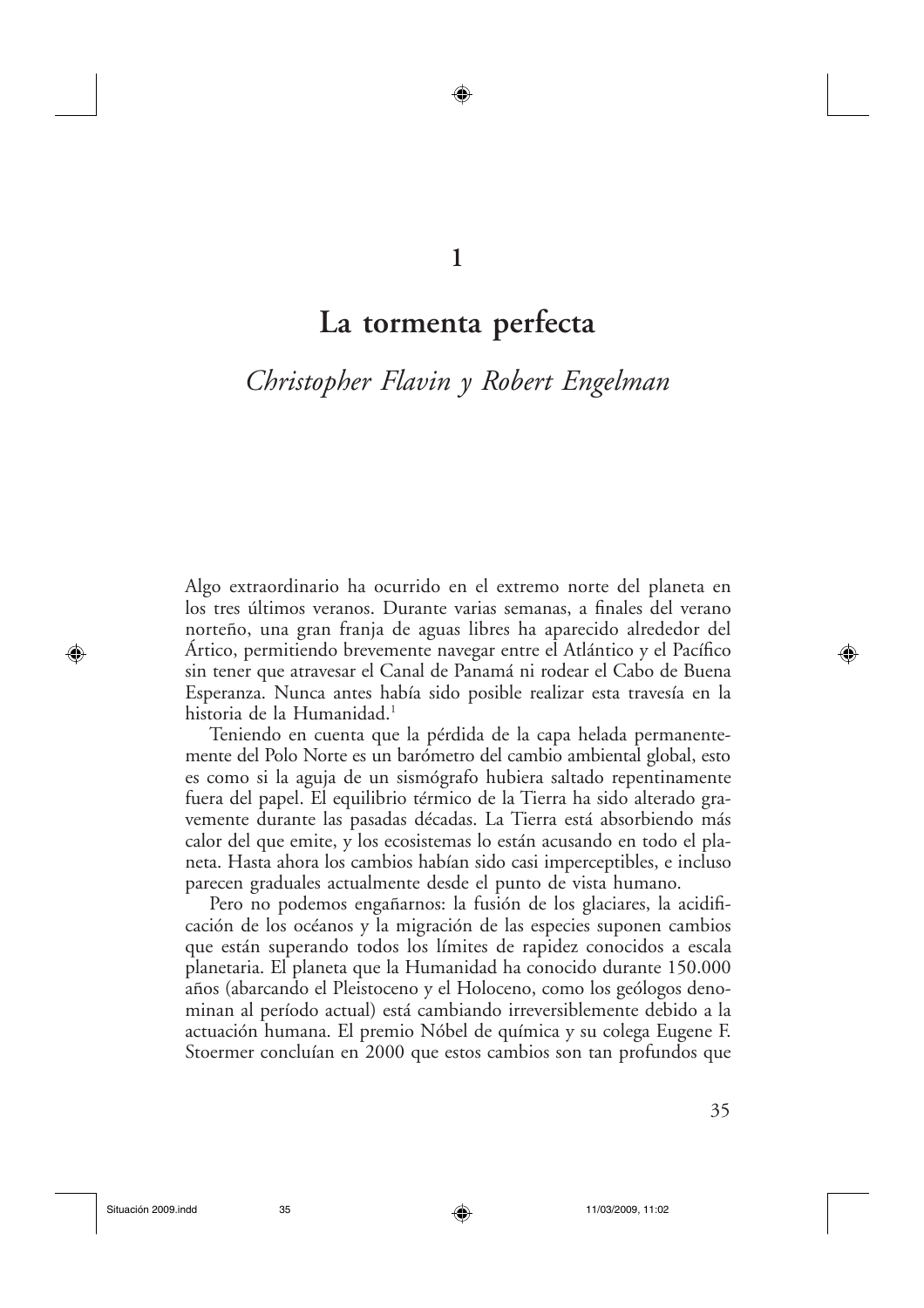el mundo ha entrado en una nueva época geológica, que denominaron muy acertadamente el Antropoceno.<sup>2</sup>

⊕

Cambiar el clima de la Tierra es como hacer navegar un inmenso buque carguero. Poner en marcha el buque requiere una tremenda cantidad de energía, y una vez en movimiento su desplazamiento es casi imperceptible en un principio, pero muy difícil de parar cuando se está desplazando a toda máquina. Es ya prácticamente seguro que la generación que está llegando al mundo en nuestros días tendrá que afrontar durante toda su vida gran cantidad de dificultades ocasionadas por el inexorable calentamiento del planeta. Disminuirá el suministro de alimentos y resultarán destruidos muchos de los bosques de la tierra. Las alteraciones afectarán no sólo a los arrecifes de coral que alimentan muchas pesquerías, sino también a la composición química de los océanos, que se están acidificando ya rápidamente. Cambiarán las costas, al igual que los humedales del mundo. Campesinos y administrativos, ricos y pobres, habitantes del Norte y del Sur, todos nos veremos afectados.<sup>3</sup>

#### Divagando mientras arde el mundo

Como un lejano tsunami que alcanza sólo unos pocos metros de altura en alta mar, elevándose espectacularmente al llegar a las aguas costeras poco profundas, la gran ola del cambio climático ha cogido desprevenida a la gente y está empezando a romper. El peligro potencial del cambio climático fue advertido por un químico sueco a finales del siglo XIX, pero hasta finales de la década de 1980 los científicos no tuvieron pruebas suficientes para concluir que este proceso de transformación ya estaba en marcha y que representaba una amenaza clara para la Humanidad.

El 23 de junio 1988, James Hansen, un científico americano de la NASA (Agencia Nacional de Aeronáutica y del Espacio), introdujo de lleno el cambio climático en la agenda política. Aquel caluroso día de verano, Hansen afirmó ante una comisión del Senado de EEUU que estaba seguro al 99% que las temperaturas record de ese año no respondían a variaciones naturales. Basándose en su trabajo de investigación, Hansen había llegado a la conclusión de que el aumento de calor se debía a la creciente concentración de dióxido de carbono (CO<sub>2</sub>) y de otros contaminantes atmosféricos. «Ha llegado el momento de dejarse de tantas divagaciones y reconocer que existe una evidencia bastante contundente de que ya están aquí las repercusiones de los gases de efecto invernadero».<sup>4</sup>

Las palabras de Hansen, junto a las de otros científicos, tuvieron gran eco en todo el mundo. En pocos meses las administraciones em-

◈

⊕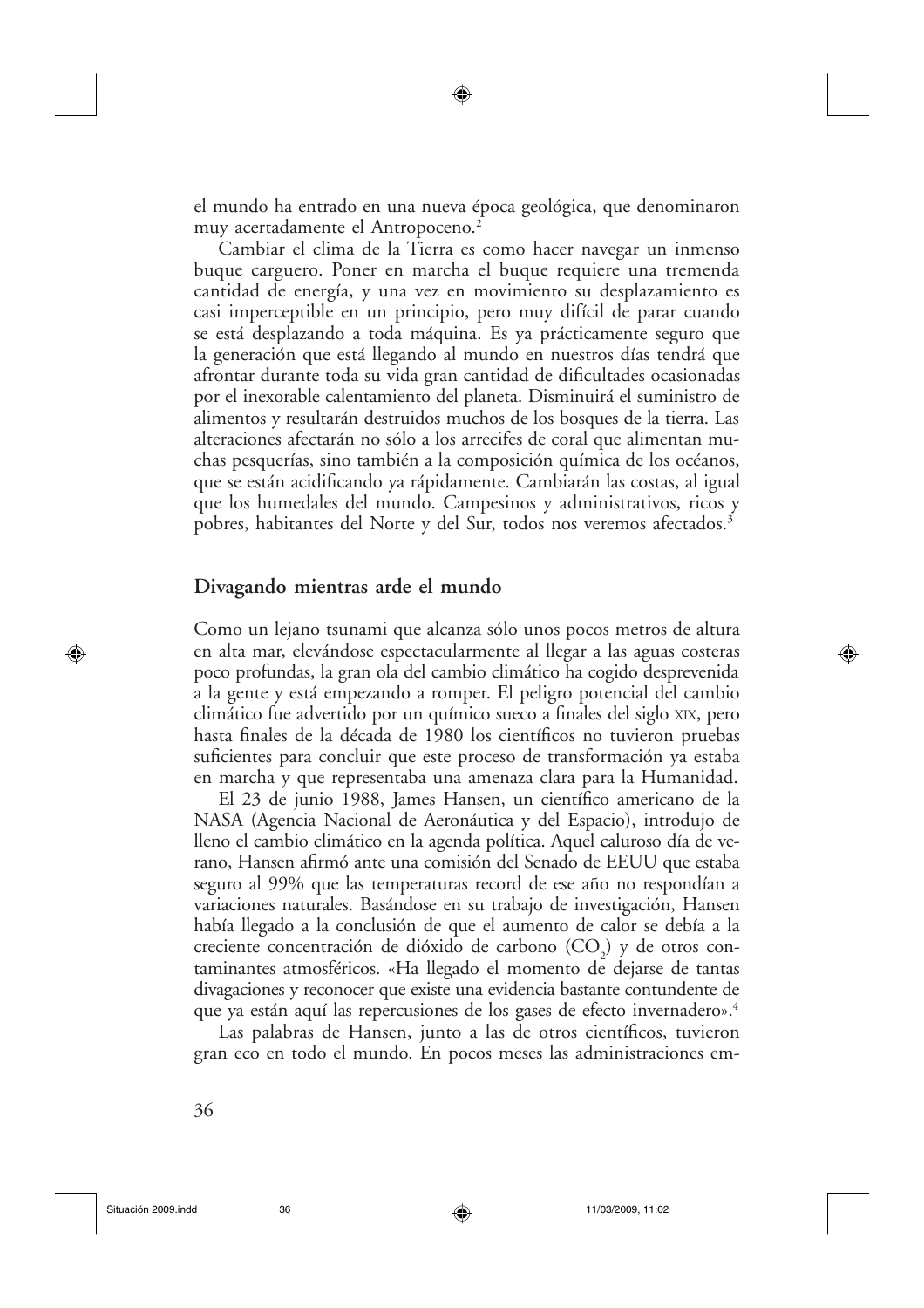pezaron a estudiar medidas para reducir las emisiones de gases de efecto invernadero, centrando gran parte de su atención en el tipo de acuerdos internacionales que serían necesarios para abordar un problema global por excelencia. En 1992 los jefes de estado aprobaron en Río de Janeiro la Convención de Naciones Unidas sobre el Cambio Climático, y en 1997 negociaron el Protocolo de Kioto, con límites de emisiones de obligado cumplimiento para los países industrializados.<sup>5</sup>

⊕

Al finalizar la década de 1990 el mundo parecía estar actuando para abordar el problema más complejo y de mayor envergadura al que jamás se haya enfrentado la Humanidad. Pero los poderosos intereses que se mueven tras los combustibles fósiles contraatacaron, presionando a los gobiernos y generando confusión sobre las evidencias científicas del cambio climático. Aprovechando las inevitables incertidumbres y salvedades de las evaluaciones más destacadas sobre el clima, un grupo de científicos escépticos - muchos de ellos con financiación de la industria petrolera— consiguieron presentar el cambio climático como un debate científico en vez de una cruda realidad.

Los escépticos sobre el cambio climático tuvieron una mayor influencia en Estados Unidos, enfrentando a este país con la Unión Europea, que desde principios de los noventa había sido el más firme defensor de actuar para mitigar el cambio climático. En pleno declive del gobierno de Clinton, en noviembre de 2000, los negociadores sobre cambio climático se reunieron en la Haya para ultimar detalles sobre el Protocolo de Kioto, acordado en principio tres años antes. Dos semanas de debates intensos concluyeron con una agotadora sesión de toda una noche, que terminó en fracaso. La desconfianza y la falta de comunicación entre los negociadores norteamericanos y europeos fueron claves en histórico este fracaso diplomático, que cobraría mayor trascendencia poco después, cuando el Tribunal Supremo de EEUU decidió que Al Gore no sería el próximo presidente de Estados Unidos.<sup>6</sup>

En los meses siguientes, muchos mantuvieron el optimismo: antes de las elecciones, el ahora nuevo presidente, George W. Bush, había indicado su respaldo para afrontar el problema del clima y colaborar con otros países en este sentido. Dos meses más tarde —bajo fuertes presiones del vicepresidente Cheney y de la industria del petróleo— su posición adoptó un abrupto giro de 180 grados, rechazando rotundamente el Protocolo de Kioto y frustrando las negociaciones. Conmocionados, Europa, Canadá, Japón y Rusia concluyeron y posteriormente ratificaron el Protocolo de Kioto en los años siguientes, pero se había perdido tiempo y empuje político. Más importante aún, la actuación unilateral del gobierno de EEUU agravó las diferencias Norte-Sur sobre

⊕

◈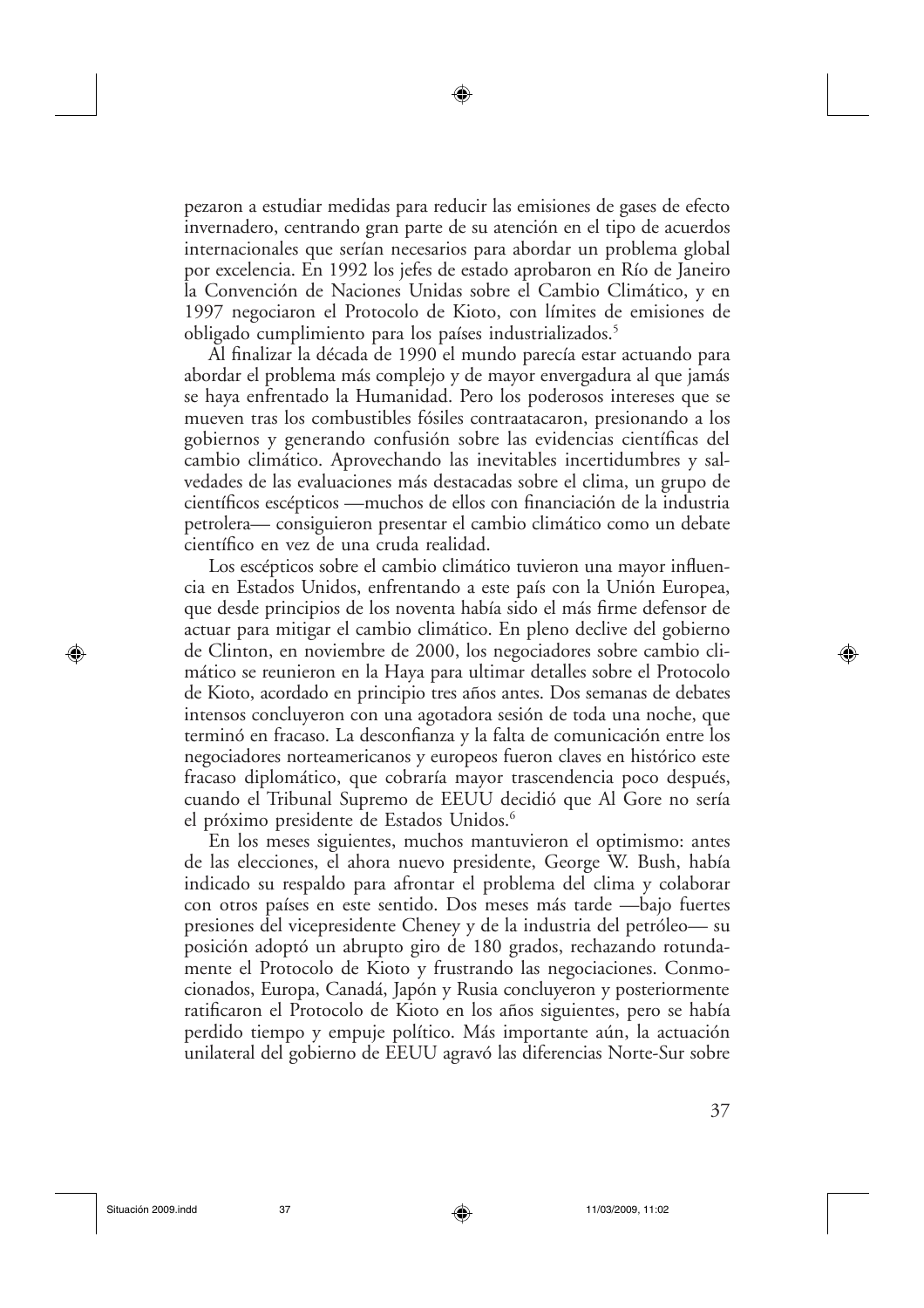el cambio climático, una división que se ha convertido actualmente en el mayor obstáculo para posibles avances.<sup>7</sup>

⊕

### Nubes de tormenta

La tragedia de haber perdido estas dos décadas es que durante este período el mundo ha pasado de una situación donde los causantes del problema eran los mil millones de personas de los países industrializados —Estados Unidos, con un 4,6% de la población mundial, por ejemplo, genera el 20% de las emisiones de CO, de los combustibles fósiles— a la realidad actual, en la cual una población mucho mayor de los países en desarrollo está a punto de provocar un problema más grave aún.<sup>8</sup>

Las emisiones mundiales de dióxido de carbono procedentes de la quema de combustibles fósiles y la fabricación de cemento pasaron de 22.600 millones de toneladas en 1990 a unos 31.000 millones de toneladas en 2007, un aumento impresionante del 37%. Esto significa que diariamente son vertidas a la atmósfera 85 millones de toneladas de dióxido de carbono -13 kilos de media por persona. El aumento anual de emisiones se disparó del 1% en la década de 1990, al 3,5% desde el 2000 al 2007, correspondiendo a China la mayor parte de este extraordinario incremento.<sup>9</sup>

Las emisiones de dióxido de carbono por la quema de combustibles fósiles crecieron en EEUU un 27% entre 1990 y 2008, pero en China aumentaron un 150%, de 2.300 millones a 5.900 millones de toneladas. China y otros países en desarrollo están entrando en las etapas intensivas en consumo de energía del crecimiento económico de forma más repentina y espectacular de lo que habían previsto los expertos, y sus fábricas, edificios, centrales eléctricas y coches están consumiendo enormes cantidades de combustibles fósiles. No hace mucho, en 2004, la Agencia Internacional de la Energía preveía que China no superaría las emisiones de Estados Unidos antes de 2030. Ahora parece ser que éstas se superaron ya en  $2006$ <sup>10</sup>

El aumento acelerado de las emisiones no es el único factor que está suscitando una preocupación creciente. La deforestación tropical, estimada en 13 millones de hectáreas cada año, añade anualmente a la atmósfera otros 6.500 millones de toneladas de dióxido de carbono. Las selvas tropicales más grandes del mundo, la Amazonía, están desapareciendo a un ritmo más rápido a medida que unos precios agrícolas altos incentivan la tala para cultivos. Y, lo que resulta todavía más alarmante, los sumideros naturales de la Tierra —los océanos y los sistemas

◈

⊕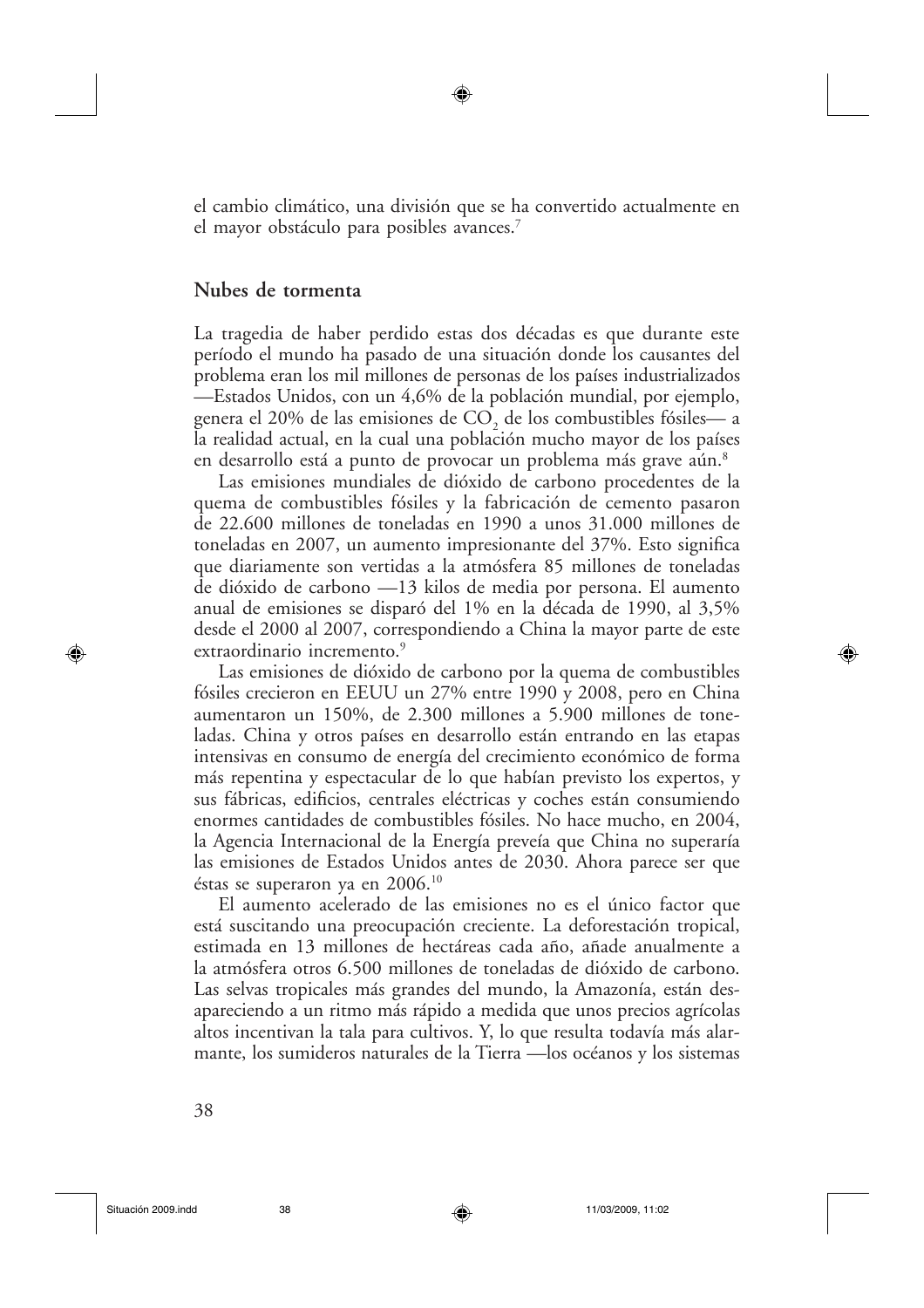biológicos— parecen estar perdiendo su capacidad para absorber una parte importante de estas emisiones. En consecuencia, se ha acelerado el incremento de las concentraciones atmosféricas de  $CO<sub>2</sub>$ , que han aumentado al ritmo más rápido jamás registrado.<sup>11</sup>

⊕

Los científicos son naturalmente prudentes, y la abrumadora complejidad e inevitable incertidumbre del problema del clima les ha llevado a generar estudios equívocos y de difícil interpretación. Esto ha animado considerablemente a quienes argumentan que todavía es demasiado pronto para actuar contra los efectos del cambio climático. Sin embargo, el año pasado unos cuantos científicos valerosos dejaron de lado sus reservas. En una intervención en Washington el 20 aniversario de su histórica declaración, James Hansen dirigió a los responsables políticos una dura advertencia: «si en los próximos años no empezamos a reducir las emisiones de efecto invernadero y seguimos un camino muy diferente, tendremos problemas... Esta es la última oportunidad».<sup>12</sup>

Los climatólogos han descubierto una verdad especialmente incómoda: para cuando se quiera disponer de unas predicciones definitivas sobre cambio climático aprobadas por consenso científico, el cambio climático puede haber superado un punto de no retorno en el que comience a retroalimentarse, haciéndose irreversible durante los siglos venideros. La desaparición del hielo del Ártico, por ejemplo, permitirá la entrada de más luz solar en el océano Artico, acelerando la acumulación de calor y amenazando la inmensa capa de hielo de Groenlandia. Y existen indicios de que el rápido aumento de las temperaturas en el Artico está provocando la fusión del *permafrost* de la tundra, liberando cantidades adicionales de CO<sub>2</sub> y de metano.

Estos cambios dramáticos afectarán a todo el planeta, pero los sufrirán primero y más duramente los pobres del mundo. Los modelos climáticos más recientes señalan como especialmente vulnerables a las regiones áridas de los trópicos, donde el cambio climático pondrá en peligro el suministro alimentario de cientos de millones de personas. Millones de habitantes de los inmensos megadeltas asiáticos están amenazados también por la subida del nivel del mar y la creciente intensidad de los tifones. En un mundo más caliente es probable que prosperen las epidemias de malaria, cólera y otras enfermedades, que agravarán la ya pesada carga que soportan los pobres del mundo. El hecho de que muchas de las 1.400 millones de personas que viven actualmente en la pobreza extrema se enfrenten ya a graves carencias ecológicas — de agua, de tierras, de bosques- exacerbará los nuevos problemas derivados del cambio climático.<sup>13</sup>

⊕

◈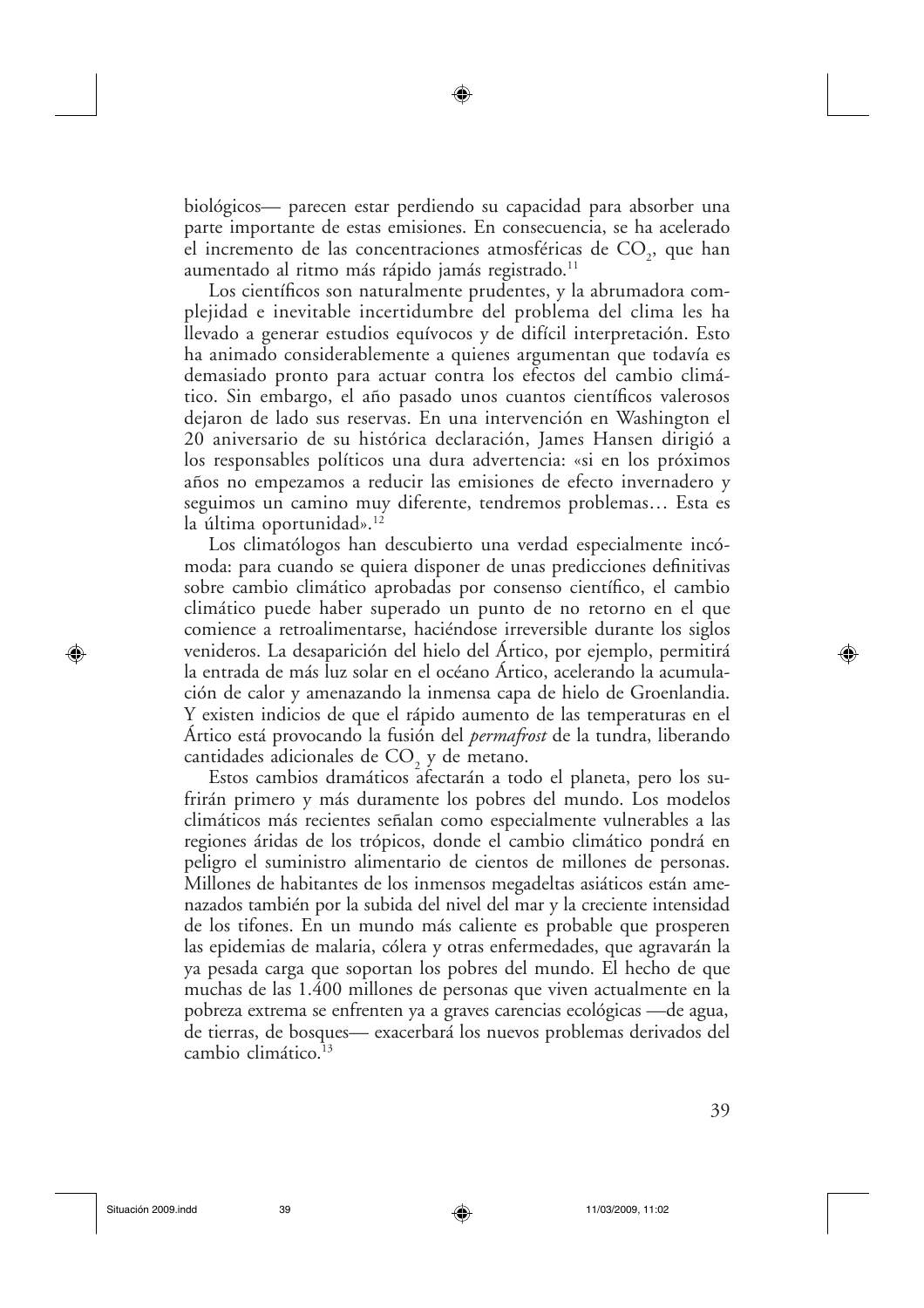En 2007, cuando se presentaron las últimas conclusiones del Grupo Intergubernamental de Expertos sobre el Cambio Climático (IPCC), fueron interpretadas como una advertencia urgente de los peligros que se avecinan. Pero desde entonces el raudal de datos científicos aparecidos ha llevado a algunos científicos a endurecer sus recomendaciones. Entre otros, James Hansen y W. L. Hare, del Instituto Postdam de Alemania, han llegado a la conclusión de que las emisiones globales deben empezar a disminuir en la próxima década, para descender a no más de la mitad del nivel actual —y posiblemente incluso a cero— para mediados de este siglo, si se quiere evitar «un cambio climático peligroso», el objetivo que los gobiernos ya han acordado (véase Capítulo 2).<sup>14</sup>

⊕

Se trata de una meta ambiciosa, efectivamente. Algunos dirían que imposible, pero disponemos de los recursos, de las tecnologías y de la capacidad humana para el cambio. El único ingrediente que falta es la voluntad política, y en este caso se trata de un recurso renovable.

#### Un nuevo clima político

La voluntad política para abordar tratar de resolver el problema del clima ha aumentado en los últimos años en muchos países de todo el mundo. La Unión Europea se ha comprometido a reducir sus emisiones un 20% para 2020 con respecto a los niveles de 1990 —y a llegar al 30% si otros países industrializados se suman a esta propuesta mediante un enérgico acuerdo internacional. Y está aumentando la voluntad política de cambio, gracias a sólidos fundamentos científicos y a una creciente conciencia pública de los riesgos que implica el cambio climático. Los australianos negaron su voto a un gobierno conservador a finales de 2007, debido en parte a la crispación provocada por la falta de voluntad del primer ministro a respaldar el Protocolo de Kioto. El nuevo primer ministro se apresuró a ratificarlo, y su primer viaje oficial fuera de Australia fue para participar en las negociaciones sobre el clima en Bali. Su gobierno lleva trabajando desde entonces en un plan nacional contra el cambio climático.<sup>15</sup>

En Estados Unidos la política sobre el clima se está extendiendo a nivel de los estados como un fuego en las grandes praderas. 27 estados habían aprobado planes sobre cambio climático a finales de 2008, y agrupaciones de estados del este y del oeste están desarrollando sus propios sistemas de comercio de emisiones. En abril 2008 los gobernadores de 18 estados se reunieron en la Universidad de Yale para proclamar:

◈

⊕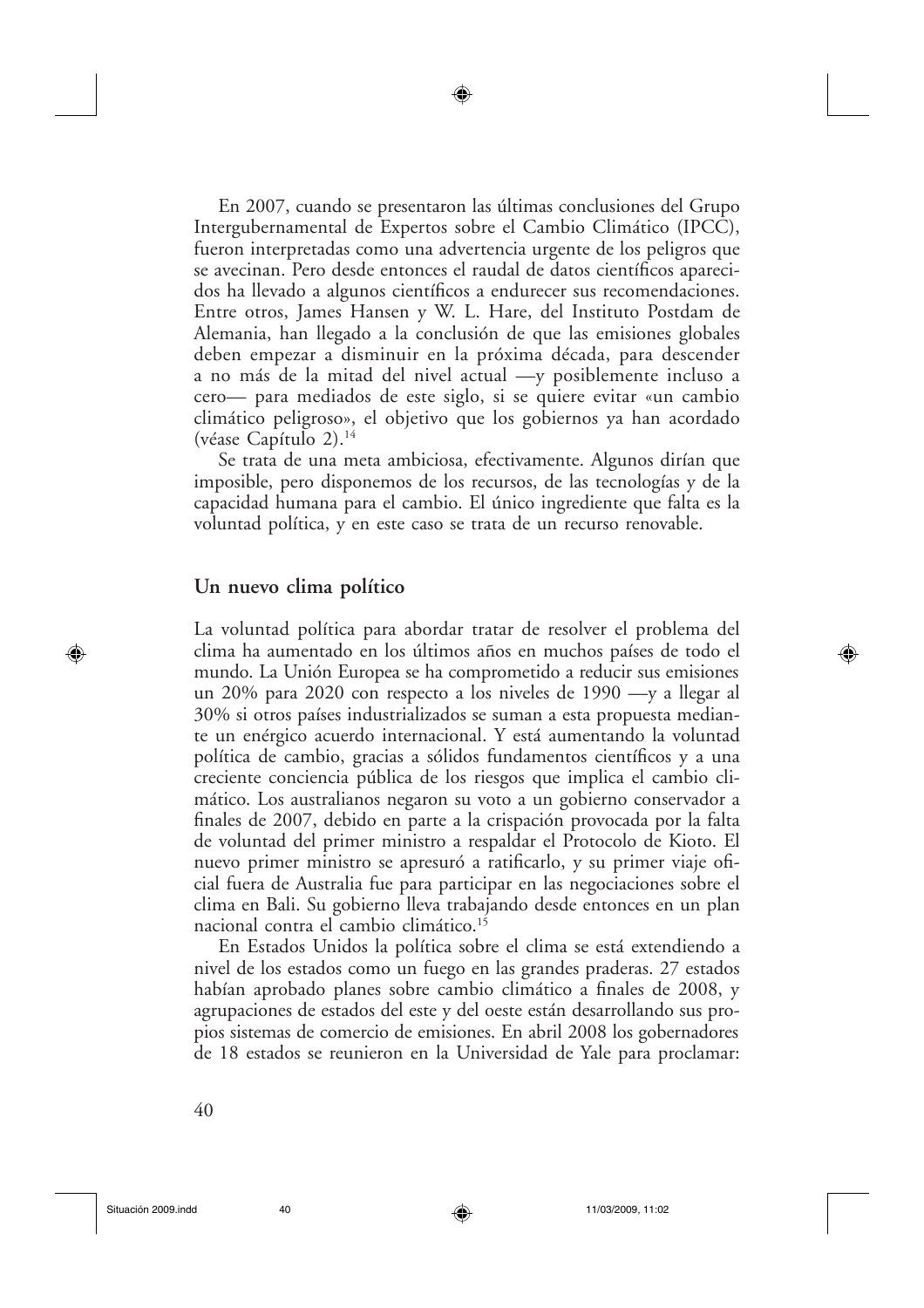«Hoy nos comprometemos una vez más a esforzarnos para detener el calentamiento global, y exhortamos a los dirigentes del congreso y a los candidatos presidenciales a trabajar en colaboración con nosotros para establecer una amplia política nacional sobre el clima». Y la comunidad empresarial de EEUU también está respondiendo: 27 de las principales empresas, entre otras Alcoa, Dow Chemical, General Motors y Xerox, han anunciado su respaldo a un límite máximo de emisiones nacionales de gases de efecto invernadero.<sup>16</sup>

⊕

También se están sumando a este movimiento los países en desarrollo. El primer ministro de la India presentó el anhelado Plan Nacional de Actuación sobre Cambio Climático en junio 2008. El plan se centra en ocho sectores, con el objetivo de lograr un beneficio máximo en términos de mitigación y adaptación interna al cambio climático: energía solar, eficiencia energética, hábitats sostenibles, agua, mantenimiento del ecosistema del Himalaya, una India verde, agricultura sostenible y conocimiento sostenible para la lucha contra el cambio climático. China anunció un nuevo plan sobre el clima en 2007, y ha continuado fortaleciendo sus programas de eficiencia energética durante 2008, entre otros un nuevo sistema de incentivos que vincula la promoción de funcionarios locales a sus logros en el ahorro energético.<sup>17</sup>

Bienvenidos sean estos avances, pero es preciso que el mundo cambie de rumbo mucho más rápido. Centrando la atención en los responsables de las decisiones políticas, es necesario un movimiento global de apoyo a un nuevo acuerdo que eche a andar en 2012, partiendo de los compromisos adquiridos hasta entonces en el Protocolo de Kioto. Se trata nada menos que de salvar el planeta y el clima de todos. Hay indicios de que este movimiento social está creciendo tanto en los países industrializados como en los países en desarrollo, pero todavía no es lo suficientemente fuerte ni amplio como para contrarrestar los intereses creados que se oponen al cambio.

Una de las razones es que las negociaciones sobre el clima son terriblemente difíciles de seguir. A excepción de una esforzada comunidad de negociadores de los gobiernos, de las organizaciones no gubernamentales y de científicos, la mayoría de las personas tiene muy poca idea de lo que está ocurriendo. En un modesto intento para contribuir a desmitificar este proceso, este libro huye de los términos técnicos y utiliza un lenguaje los más cotidiano posible. (Para un glosario de los términos utilizados en el debate sobre el clima, véase la Guía del Cambio Climático que se incluye tras el capítulo 6).

◈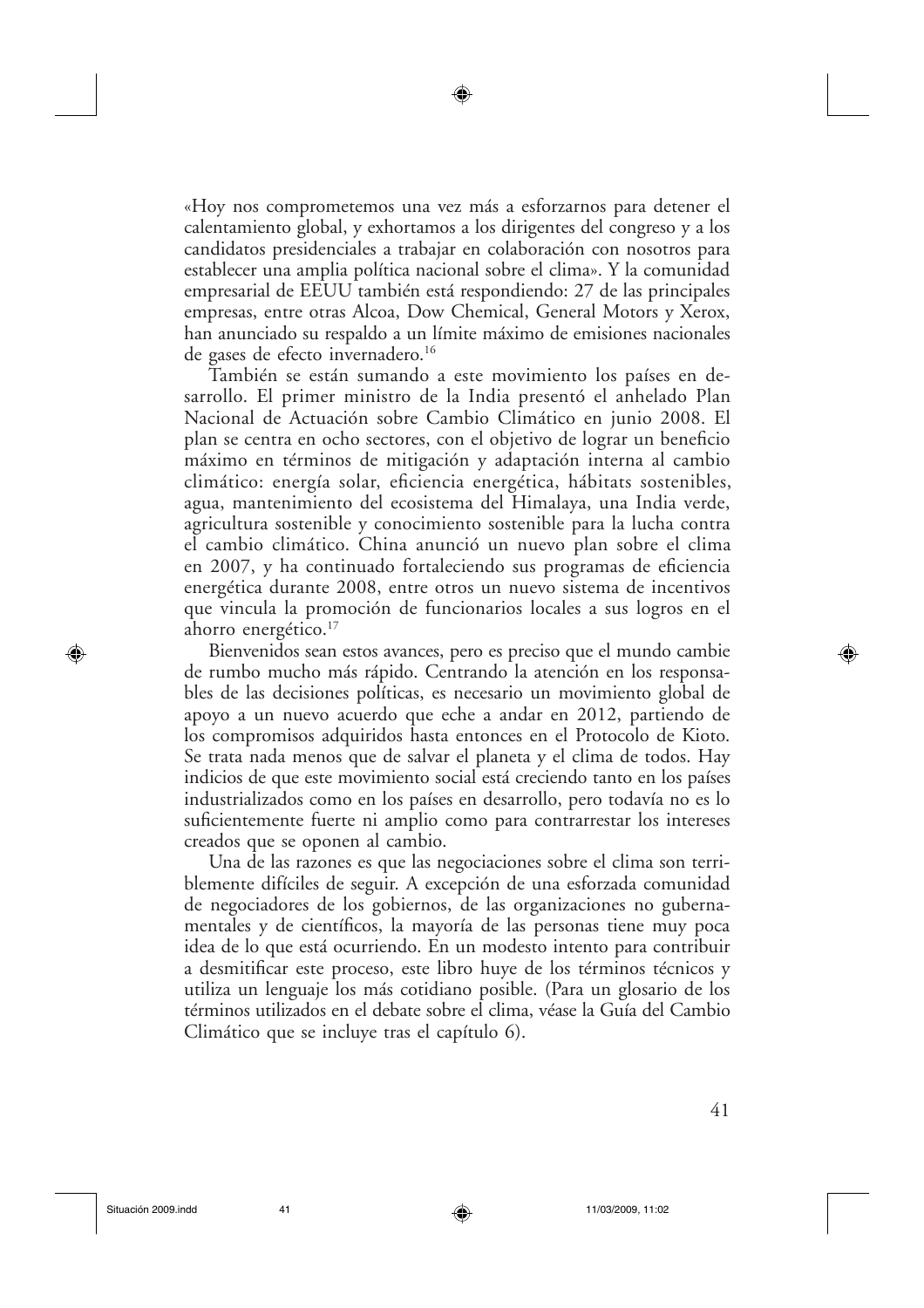#### Diez retos clave

Para crear el mundo con cero emisiones de gases de efecto invernadero que será necesario para conseguir estabilizar el clima, es preciso afrontar diez desafíos.

⊕

Pensar a largo plazo. La evolución del ser humano le ha dotado de gran habilidad para concentrar toda su atención en las amenazas inmediatas, bien sean los animales salvajes a los que el hombre se enfrentó en las llanuras africanas, o el pánico financiero que se apoderó del mundo a finales de 2008. Sin embargo, el cambio climático supone una amenaza a un plazo excepcionalmente largo: sus efectos son graduales a una escala humana de tiempo, y las peores consecuencias probablemente los padecerán personas que no han nacido todavía. Para resolver este problema tenemos que hacer del futuro nuestra responsabilidad, y tener en cuenta el impacto de las decisiones actuales sobre las generaciones venideras. Al igual que los egipcios construyeron las pirámides y los europeos las catedrales para que durasen milenios, hemos de empezar a actuar como si el futuro del planeta fuese más importante que nuestras cortas vidas.

*Innovación*. Es preciso que el mundo desarrolle y difunda tecnologías que maximicen la producción y el consumo de energías libres de carbono, al tiempo que minimizan su coste y optimizan su conveniencia. (La conveniencia es importante: la facilidad para transportar, almacenar y usar los combustibles basados en el carbono es uno de sus atractivos, no reflejados en su precio). Un pacto eficaz por el clima proporcionará incentivos que aceleren el desarrollo tecnológico y aseguren que las energías renovables y otras tecnologías bajas en emisiones se utilizan en todos los países independientemente de su capacidad para pagar los costes (véase Capítulo 4). Tenemos que aumentar espectacularmente la eficiencia con la que utilizamos la energía basada en el carbono, reduciendo las emisiones a la atmósfera del  $CO<sub>2</sub>$ , metano y óxidos de nitrógeno terrestres, así como de los gases de efecto invernadero procedentes de la refrigeración y de diversos procesos industriales. Las posibilidades de reducir las emisiones de forma rápida y barata siguen siendo inmensas y están sin explotar en la mayoría de los casos.

Población. Es fundamental reabrir el debate mundial sobre población, promoviendo políticas y programas que contribuyan a frenar, y eventualmente a invertir su crecimiento, asegurando que todas las mujeres puedan decidir por sí mismas si quieren tener niños y cuando. Un acuerdo exhaustivo sobre el clima debería reconocer los impactos del cambio climático sobre la población más vulnerable, así como la contribución

⊕

⊕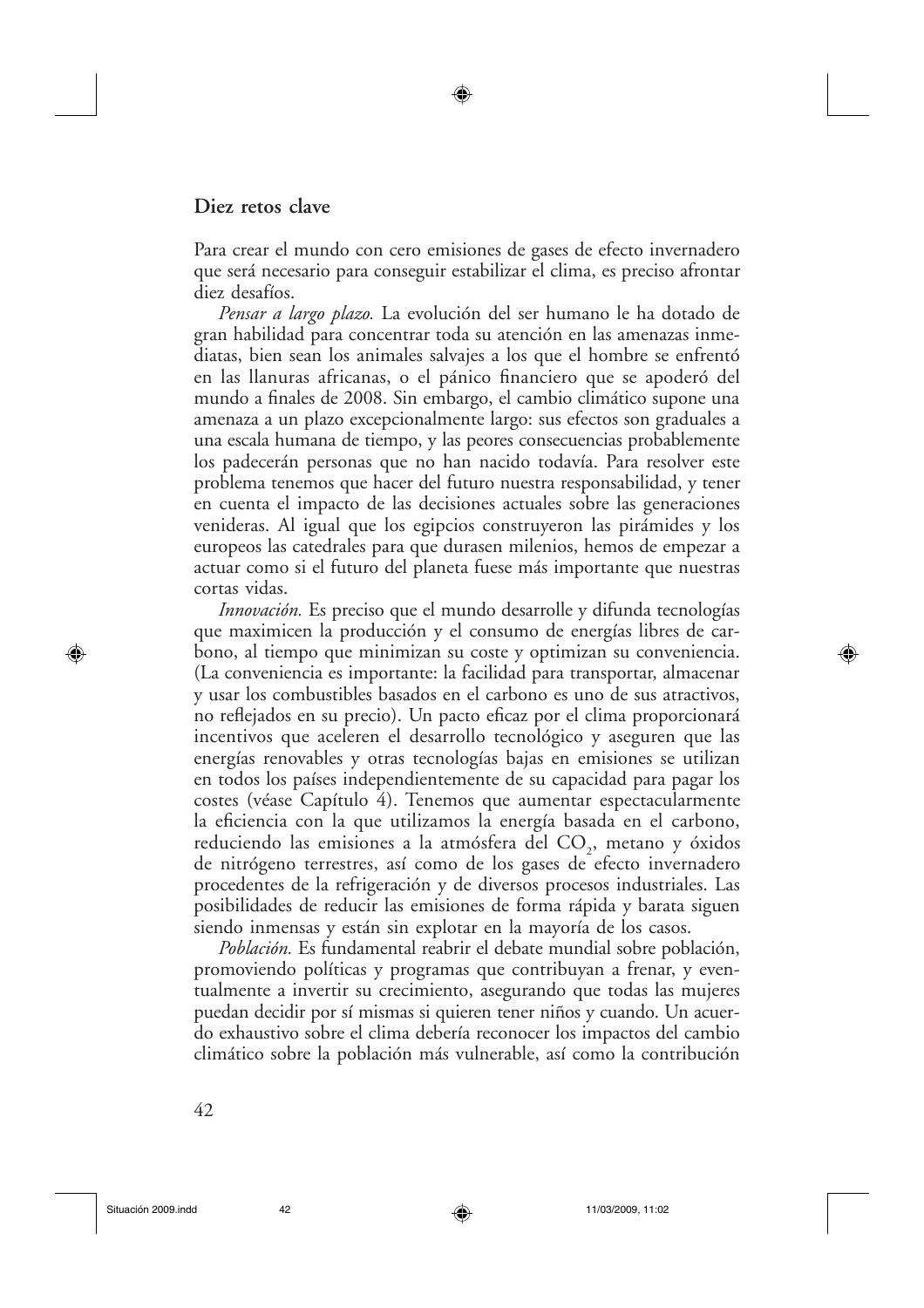que puede desempeñar a largo plazo un crecimiento poblacional más lento y un número menor de habitantes en la reducción de emisiones, en un marco de acuerdos equitativos. Y debería renovar el compromiso que las naciones del mundo hicieron en 1994 de abordar las cuestiones de población, no mediante presiones a los padres para tener más o menos hijos de los que desean, sino cubriendo las necesidades de planificación familiar, salud y educación de las mujeres.<sup>18</sup>

⊕

Cambios en el estilo de vida. La tecnología por sí sola no puede salvar el clima del mundo. También tienen que cambiar nuestras formas de vida, y cuanto más tardemos en hacerlo más grandes serán los sacrificios requeridos. El inexorable crecimiento del tamaño de las viviendas y de los vehículos que ha caracterizado durante las últimas décadas a los Estados Unidos, ha sido una de las causas principales del aumento de emisiones de gases de efecto invernadero, y es la principal razón de que las emisiones estadounidenses sean el doble que las de otros países industrializados. Será preciso adoptar cambios en el estilo de vida, algunos de los cuales no resultan atractivos hoy en día. Pero posiblemente tendremos que prescindir de cosas —coches y viviendas sobredimensionadas, consumismo para mantener el estatus social, viajar fácil y económicamente, comer carne en cada comida, artículos de usar y tirar— que en definitiva no son necesarias y en la mayoría de los casos tampoco hacen más felices a las personas. Nuestros antepasados y nuestros mayores aceptaron voluntariamente este tipo de sacrificios como algo necesario en tiempos de guerra. No estamos en guerra, pero posiblemente vivamos en un momento parecido.

Cuidar la tierra. Es necesario invertir el flujo de dióxido de carbono y de otros gases de efecto invernadero generado por la destrucción y degradación de los bosques y de los suelos. Los suelos y la vegetación pueden ser utilizados como potentes sumideros del carbono de la atmósfera y de los gases de efecto invernadero (véase Capítulo 3). Se estima que con un buen manejo los suelos podrían absorber anualmente un 13% de todas las emisiones de dióxido de carbono provocadas por el hombre. En la medida en que seamos capaces de lograr que los suelos constituyan un sumidero eficaz de estos gases, podremos emitir niveles modestos esenciales para el desarrollo y el bienestar humano. Sin embargo, al igual que ocurre con la eficiencia, el retorno de un sumidero activo disminuye con el tiempo. Y en cualquier sumidero es preciso asegurar «medidas anti-fuga» para evitar un retorno fácil de los gases de efecto invernadero a la atmósfera en caso de que cambien las condiciones.<sup>19</sup>

*Instituciones fuertes.* El término «buena gobernanza» puede convertirse en una frase hecha — hasta que necesitemos desesperadamente

⊕

⊕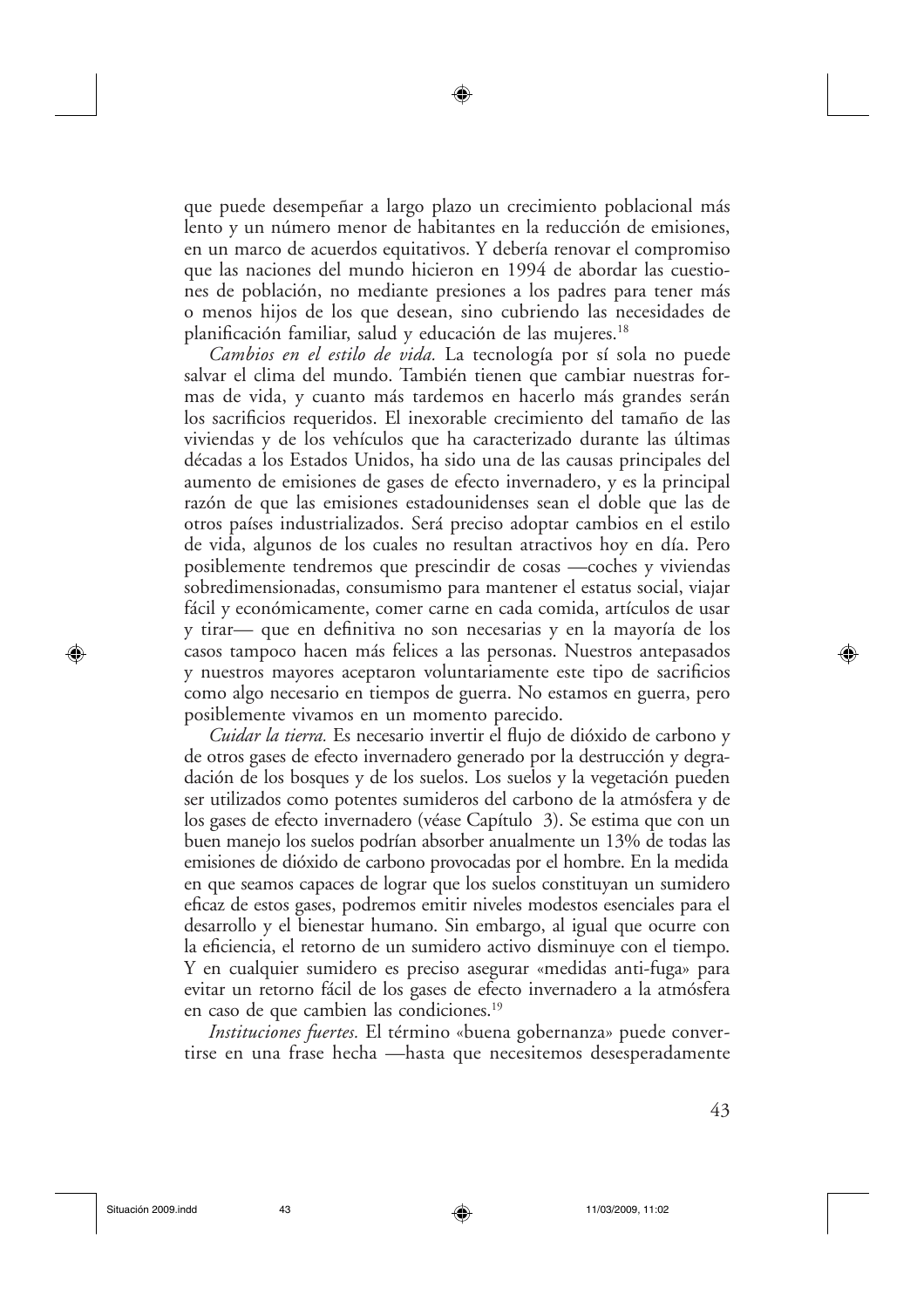⊕

que sea una realidad. Los últimos meses de 2008 han puesto en evidencia lamentablemente el peligroso desequilibrio entre una irresponsable economía global, y un sistema regulador que es la suma de sistemas nacionales dispares. El clima es el fenómeno más global que haya existido, y realmente no resulta difícil imaginar que el problema del clima potencie a largo plazo una evolución política hacia una gobernanza global. Dado el rechazo público que genera esta idea, el mecanismo más eficaz de regulación del clima es el poder y la eficacia de las Naciones Unidas, de los bancos multilaterales y de los principales gobiernos nacionales. Serán necesarias nuevas instituciones y nuevos fondos, pero superar los obstáculos para inventarlos y establecerlos puede requerir una concienciación social importante o un deterioro dramático del clima.

La equidad, un imperativo. Un acuerdo sobre el clima capaz de perdurar y de tener éxito deberá encontrar necesariamente mecanismos para compartir la carga de costes y de posibles inconvenientes. Las emisiones per capita de CO<sub>2</sub> en Estados Unidos son casi 5 veces las de México y más de 20 veces los niveles de la mayor parte del Africa sub-sahariana. Un acuerdo eficaz sobre el clima deberá reconocer la apropiación de la capacidad de absorción de gases de efecto invernadero de la Tierra por los países más ricos y más industrializados y en consecuencia la necesidad de reservar la mayor parte de la poca que quede para los países en desarrollo. La mayoría de la población mundial vive en esos países, y tiene muy poca responsabilidad en la generación de este problema, aunque cabe recordar que un porcentaje pequeño pero creciente de su población tiene ya una huella de carbono importante.<sup>20</sup>

*Estabilidad económica*. En otoño 2008 la economía global se hundió, planteando una pregunta evidente: ; puede un mundo en el que se avecinan tiempos difíciles en términos económicos añadir a sus problemas los costes de pasar de los combustibles fósiles a los renovables o de gestionar unas valiosísimas tierras como sumidero de carbono? Cualquier acuerdo sobre el clima basado en presunciones de prosperidad global está abocado al fracaso. Y a medida que una población cada vez más numerosa demande más recursos en un planeta finito, es posible que tengamos que sopesar el futuro del clima frente a la realidad actual del hambre, la pobreza y las enfermedades. Un acuerdo internacional sólido sobre el clima tendrá que diseñar mecanismos que funcionen sistemáticamente, tanto en tiempos de penuria como de prosperidad económica. Y un pacto enérgico se fundamentará en principios e innovaciones que reconozcan e integren el problema de los costes, incorporando asímismo sistemas de seguimiento para garantizar que los avances en eficiencia no

⊕

⊕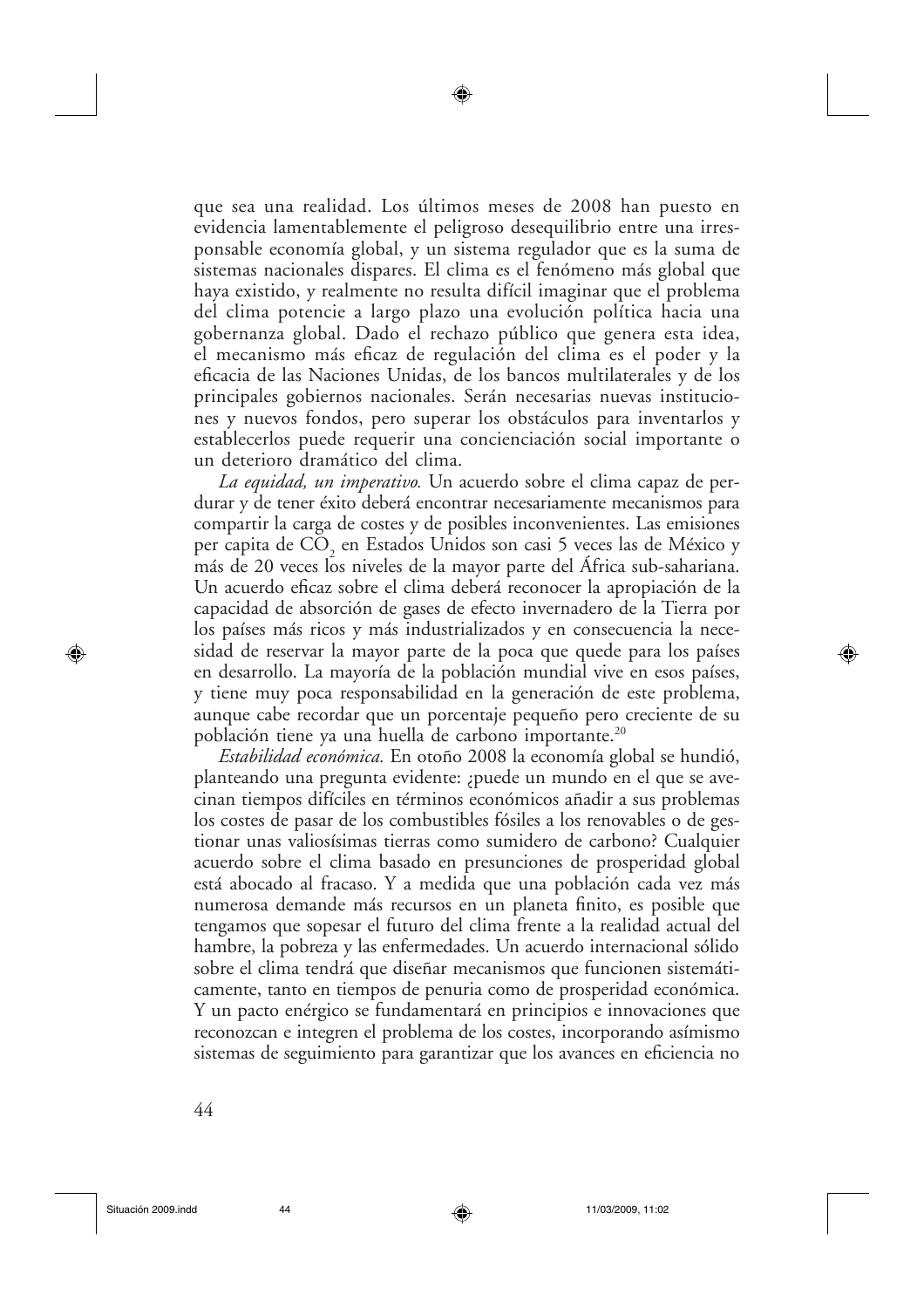se hacen a expensas de reducciones eficaces y duraderas de emisiones, y de las medidas de adaptación.<sup>21</sup>

⊕

*Estabilidad política*. Un mundo distraído en guerras importantes o por brotes de violencia terrorista será incapaz de concentrar su atención en un lejano futuro. Y prestar atención al futuro es necesario para evitar cambios del clima y adaptarse a los que ya están sucediendo. Un pacto por el clima podría promover una acción preventiva para disminuir la inseguridad que se verá provocada o exacerbada por el cambio climático. Pero mientras los países no encuentren la forma de desactivar los conflictos y de minimizar la posibilidad de que el terrorismo distraiga y altere a la sociedad, la prevención y la adaptación al cambio climático (junto con el desarrollo) pasarán a un segundo plano. Visto en su aspecto positivo, negociar un acuerdo eficaz sobre el clima ofrece a los países, si quisieran aferrarse a ella, una oportunidad para la paz, para mirar más allá de la estrechez de intereses dentro de sus fronteras y comprender su dependencia del resto del mundo, de contemplar a la Humanidad como una especie única y vulnerable, en vez de una colección de naciones enzarzadas en perpetua y absurda competencia.

Movilizarse para el cambio. A medida que el temor al cambio climático aumentaba en los últimos años, también aumentaba la actuación política. Pero quienes se oponen a la toma de medidas han señalado insistentemente los enormes costes que tendría la reducción de emisiones. El peso de este tipo de argumentos va en aumento en un período de graves problemas económicos y hay quienes, convencidos de la amenaza, están pasando del desmentido a la desesperación. La respuesta más eficaz a estas dos reacciones, en palabras de John Gardner, fundador de Causa Común (Common Cause), es considerar el cambio climático como «impresionantes oportunidades disfrazadas de problemas irresolubles». Resolver el problema del clima creará la mayor ola de nuevas industrias y empleos de las últimas décadas. Michigan, Ohio y Pennsylvania, en Estados Unidos, figuran entre aquellos estados que han dedicado enormes esfuerzos para atraer nuevas industrias energéticas, centrando su atención en la creación de nuevos empleos para revitalizar las economías del *Rustbelt* (cinturón de la industria pesada), con una referencia de paso para el cambio climático.<sup>22</sup>

En noviembre 2009, el mundo se enfrentará a una prueba. ¿Los aproximadamente 200 gobiernos nacionales que se reunirán en Copenhague para forjar un nuevo acuerdo por el clima, llegarán a un nuevo protocolo, con visión y con metas concretas, acelerando la acción en todo el mundo? Son muchos los interrogantes: ¿Distraerán la atención de los dirigentes mundiales la crisis financiera global y el conflicto de

⊕

◈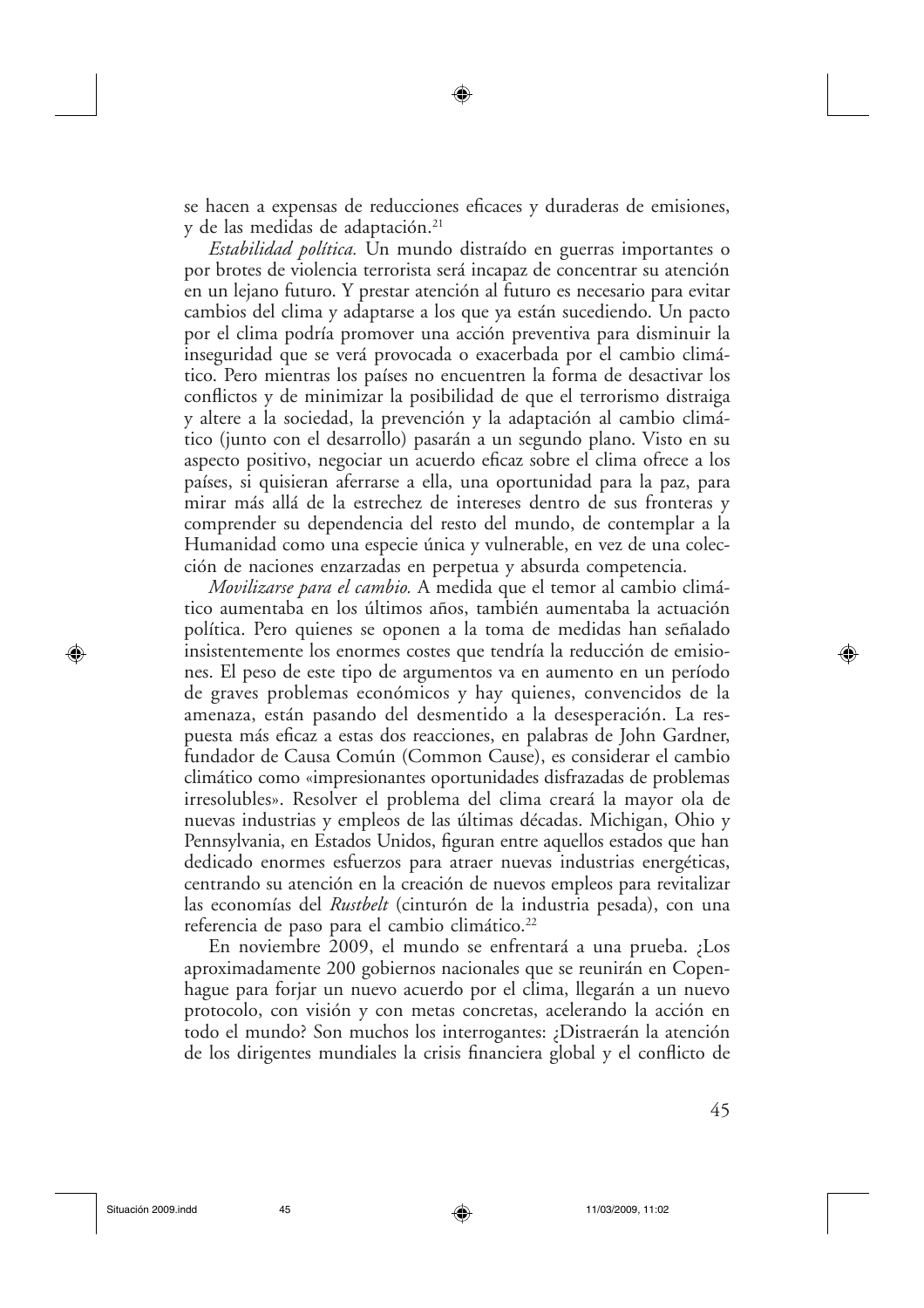Oriente Medio? ;Tendrá tiempo el nuevo presidente de los EEUU para volver a situar al país en una posición de liderazgo? ¿Se superará la división Norte/Sur que ha caracterizado las conversaciones sobre el clima durante los últimos años?

⊕

La Situación del Mundo 2009 presenta algunas posibles respuestas a estos interrogantes. Un tema vital destaca del resto: el cambio climático no es una cuestión aislada, que deba tratarse por separado de todas las demás. La economía global es el origen fundamental del cambio climático, y será preciso revisar las estrategias económicas si queremos estabilizar el clima, y si aspiramos a satisfacer las necesidades humanas que la economía global pretende cubrir en última instancia.

No podemos permitirnos que fracase la conferencia de Copenhague sobre el clima. El resultado de esta reunión será un hito que figurará en los libros de historia del mundo, y a largo plazo en la composición de la atmósfera que todos compartimos.

46

◈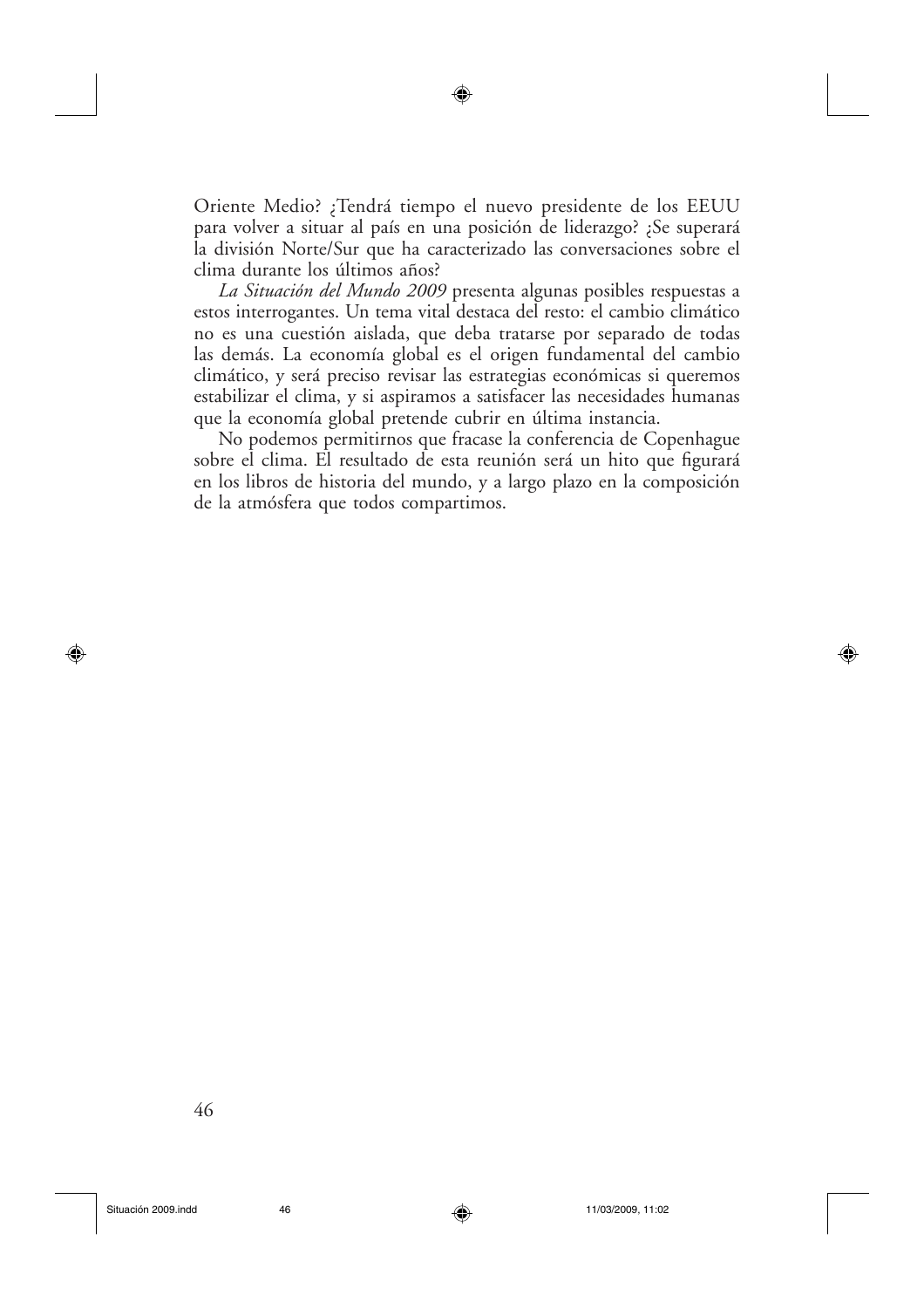to Increase in CO<sub>2</sub> Emissions», nota de prensa (Bilthoven, Países Bajos: 13 de junio de 2008).

Julio de 2008. FAO, «Land Degradation on the Rise; One Fourth of the World's Population Affected, Says New Study», nota de prensa (Roma: 2 de julio de 2008); «Oil Hits New High on Iran Fears», *BBC News Online*, 11 de julio de 2008; Rights and Resources Initiative, «New Studies Predict Record Land Grab as Demand Soars for New Sources of Food, Energy and Wood Fiber», nota de prensa (Londres: 14 de julio de 2008); Convention on International Trade in Endangered Species of Wild Fauna and Flora, «Ivory Sales Get the Go-ahead», nota de prensa (Ginebra: 16 de julio de 2008); Andrew Revkin, «World Bank Should Improve Environmental Record, Review Says», International Herald Tribune, 22 de julio de 2008.

Agosto de 2008. Keith Johnson, «Green Games: Beijing's Cleaning the Air—Indoors», WallStreetJournal.com, 7 de agosto de 2008; Pacific Gas and Electric Company, «PG&E Signs Historic 800 Mw Photovoltaic Solar Agreements with Optisolar and Sunpower», nota de prensa (San Francisco: 14 de agosto de 2008); Robert J. Diaz y Rutger Rosenberg, «Spreading Dead Zones and Consequences for Marine Ecosystems», Science, 15 de agosto de 2008, pp. 926-29; UNEP, «Cutting Fossil Fuel Subsidies Can Cut Greenhouse Gas Emissions Says UN Environment Report», nota de prensa (Nairobi: 26 de agosto de 2008).

Septiembre de 2008. C. L. Weber et al., «The Contribution of Chinese Exports to Climate Change», *Energy Policy*, septiembre de 2008, pp. 3572–77; American Wind Energy Association, «U.S. Wind Energy Installations Surpass 20,000 Megawatts», nota de prensa (Washington, DC: 3 de septiembre de 2008); Regional Greenhouse Gas Initiative, Inc., «RGGI States' First CO<sub>2</sub> Auction Off to a Strong Start», nota de prensa (New York: 29 de septiembre de 2008); «Congress Allows Offshore Oil Drilling Ban to Expire», *Environment News Service*, 30 de septiembre de 2008.

#### Capítulo 1. La Tormenta Perfecta

1. U.S. National Ice Center, «Northwest Passage Open 21 August 2008», nota de prensa (Suitland, MD: 21 de agosto de 2008); U.S. National Ice Center, «The Northern Sea Route (Northeast Passage) Appears 'Open'», nota de prensa (Suitland, MD: 5 de septiembre de 2008).

2. Paul Crutzen y Eugene F. Stoermer, «The Anthropocene», Global Change Newsletter (International Geosphere-Biosphere Programme), 1 de mayo de 2000, pp. 17-18.

3. Intergovernmental Panel on Climate Change, *Climate Change 2007: Synthesis* Report (Ginebra: 2007).

4. James Hansen, Testimony Before U.S. Senate Committee on Energy and Natural Resources, Washington, DC, 23 de junio de 1988.

5. Naciones Unidas, Convención Marco de las Naciones Unidas sobre Cam-

◈

◈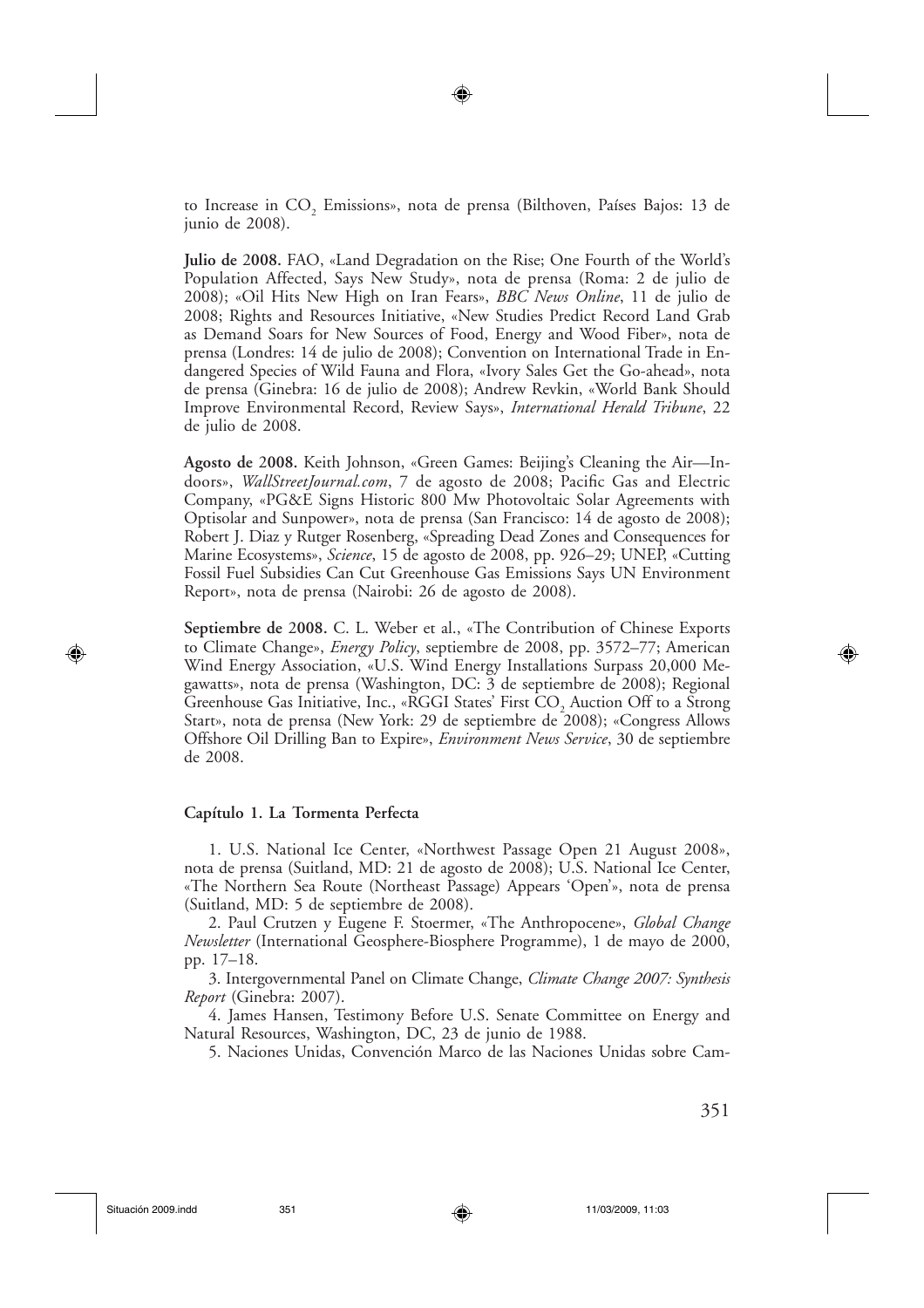bio Climático, en unfccc.int/essential\_background/convention/background/items/

⊕

1349.php; Naciones Unidas, Protocolo de Kioto de la Convención Marco de las Naciones Unidas sobre Cambio Climático, 1998, en unfccc.int/resource/docs/ convkp/kpeng.pdf.

6. «Turn Down the Heat at The Hague-Kioto Protocol for Reduction of Greenhouse Gases in Danger of Nullification», *The Ecologist*, noviembre de 2000.

7. Office of the Press Secretary, «President Bush Discusses Global Climate Change», The White House, Washington, DC, 11 de junio de 2001; «Revealed: How Oil Giant Influenced Bush», (Londres) Guardian, 8 de junio de 2005.

8. Datos sobre población, de Population Division, World Population Prospects: *The 2006 Revision* (New York: United Nations, 2008); emisiones, de Carbon Dioxide Information Analysis Center (CDIAC), en cdiac.ornl.gov, visitada el 8 de octubre de 2008.

9. Emisiones, de CDIAC, op. cit. en nota 8; Population Division, op. cit. en nota 8.

10. Joanna Lewis, Universidad de Georgetown, «China: Energy Use, Emissions Trends, and Forecasts», ponencia en el U.S.- China Climate Dialogue, patrocinado por el Center for American Progress, la Heinrich Böll Foundation, y Worldwatch Institute, Washington, DC, 16 de septiembre de 2008; Jay S. Gregg, Robert J. Andress, y Gregg Marland, «China: Emissions Pattern of the World Leader in CO<sub>2</sub> Emissions de Fossil Fuel Consumption and Cement Production», Geophysical *Research Letters*, 24 de abril de 2008.

11. Global Carbon Project, Carbon Budget and Trends 2007 (Canberra, Australia: septiembre de 2008); Alexei Barrionuevo, «Brazil Rainforest Analysis Sets Off Political Debate», *New York Times*, 25 de mayo de 2008.

12. James Hansen, Twentieth Anniversary of «Hansen Hearing», organizado por Worldwatch Institute, National Press Club, Washington, DC, 23 de junio de 2008.

13. Martin Parry, Osvaldo Canziani, y Jean Palutikof, «Key IPCC Conclusion on Climate Change Impacts and Adaptations», WMO Bulletin, abril de 2008.

14. J. Hansen et al., «Target Atmospheric CO<sub>2</sub>: Where Should Humanity Aim?» Open Atmospheric Science Journal, 2008.

15. Ian Traynor y David Gow, «EU Promises 20% Carbon Reduction by 2020», (Londres) *Guardian*, 21 de febrero de 2007; Tim Johnston, «Australia's Prime Minister Defeated After Four Terms», New York Times, 24 de noviembre de 2007.

16. Michael Northrop, David Sassoon, y Ken Colburn, «Governors on the march», Environmental Finance, junio de 2008; U.S. Climate Action Partnership, A Call For Action: Consensus Principles and Recommendations de the U.S. Climate Action Partnership (Washington, DC: 2007).

17. Prime Minister's Council on Climate Change, National Action Plan on *Climate Change* (Delhi: Government of India, junio de 2008); Wang Youling y Zhou Wei, «To Break the Bottleneck on Energy and Environment, China Making Overhaul of Energy Conservation Law», *Xinhua News Agency*, 28 de octubre de 2007; Zhu Jianhong, «Policy Analysis: One-vote Veto on Energy Saving and Emission Reduction», *People's Daily*, 30 de noviembre de 2007.

⊕

352

⊕